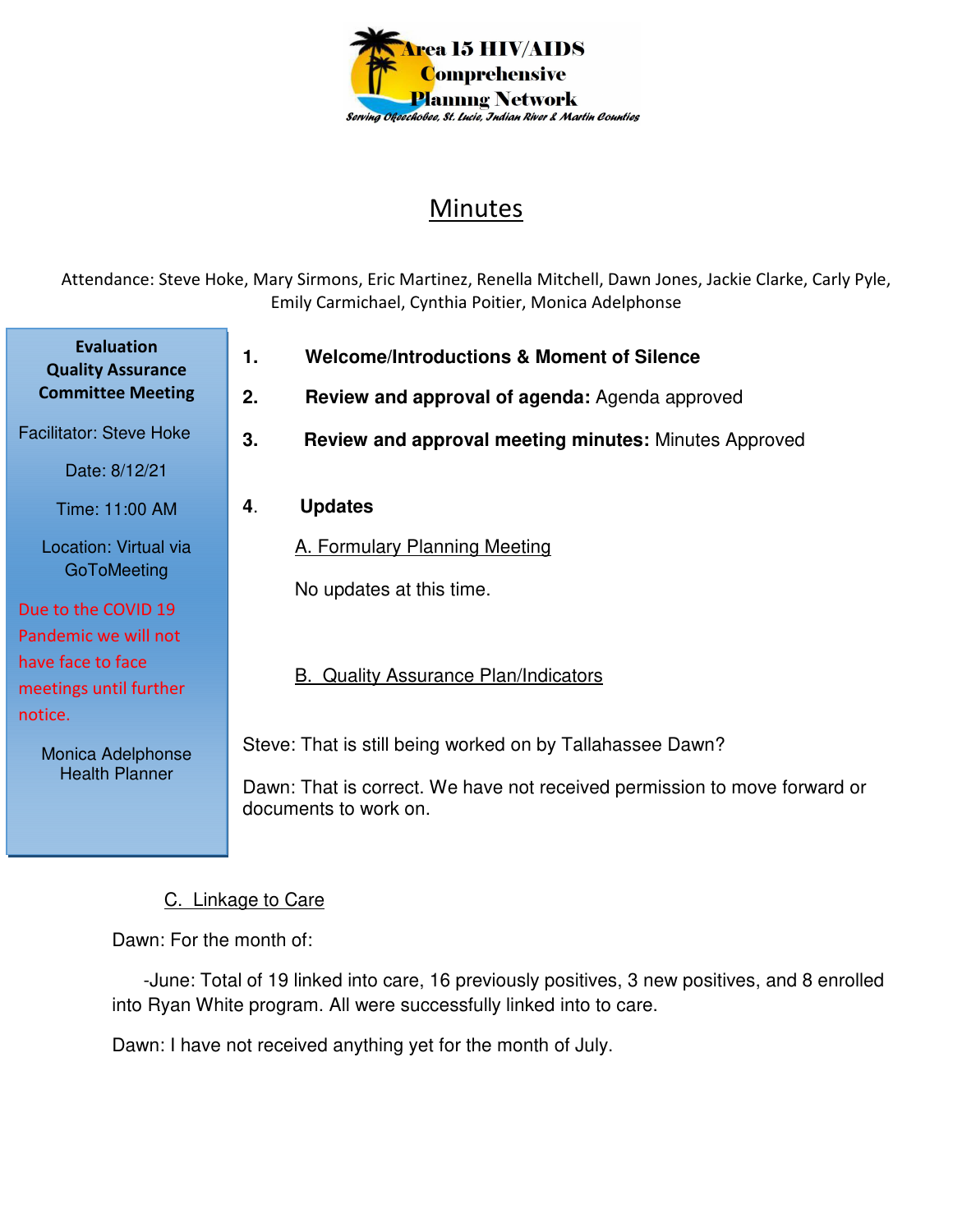### D. Patient Care Updates

Cynthia: Some updates: HRSA has asked that every Part B and anybody in Ryan White services will have to assess a fee to the client for Ryan White Services. Now, HRSA also gave a waiver that we're able to set a nominal fee of \$1 per service. This is, like, a sliding fee scale that people are responsible for when they go to providers, and they may not have insurance or anything of that nature. Again, this is a federal mandate so we have to implement it. So starting next week, the clients are given a notification that we will start to assess this fee. Also, we're mandated to tell them how much is the maximum that we will be able to charge them for the calendar year, the program year. Our program year runs from April first through March 31st of each year. We will let them know, based on their income, whatever bracket they are, the maximum that we will be able to charge them. If they are at 100% or less than 100% of the FPL, the federal poverty level, they are not charged a fee at all. If they are above 100%-200%, they will be told how much based off of their income of the maximum we are able to charge them for the calendar year. And again, it goes by the total number of services they have received, and they will be they will be assessed this fee throughout the 6 months, because clients do re-eligibility every six months. So when it's time for them to come back in six months they will, when they call for their appointment, be told the total number of services that they have done. Because we will have that we're able to pull the number of services from outpatient, medical visit, lab visit, dental visit, mental health visit, all of the pharmaceutical provision, all of those services. The case manager will total the number of services and then based on the number of services, will give them the amount they are charged. So if you've had 10 services within the six months of your eligibility, then the charge \$10. You will be asked, are you able to contribute to this invoiced. If yes, it's whatever you can contribute. It is not that you have to contribute. If a client cannot contribute, then we will have them sign a form. No client will go without services if they are not able to contribute. If there are services that we do not pay or cover, the client will be given a form to keep track of those services to add onto the amount of services they have received.

Steve: Will this information be mailed out to clients to notify them?

 Cynthia: Many of our clients have not consented to have things mailed to them. So, we are updating providers and other people so that they can help pass along the message.

Cynthia: Clients will also be given a form that they can keep track of services that we (Ryan White) do not cover. So, that information and the receipt, because we have to have the receipt, as well, so we're able to count services that may be paid out of pocket, that we do not cover. They are able to turn those in to be counted towards their amount of services they receive.

Eric: If an individual does not submit the form with the services they have completed out of pocket, this will not affect them receiving services correct?

Cynthia: Yes, it will not.

Cynthia: The second update is in regards to nutritional supplements, like your Boost and Ensure. We came up with a process that the nutritionist will complete a form to show why the clients needs the nutritional supplement. If the provider does not have a nutritionist, then the provider can provide us a note, progress note, or nutritional plan to show why the client needs